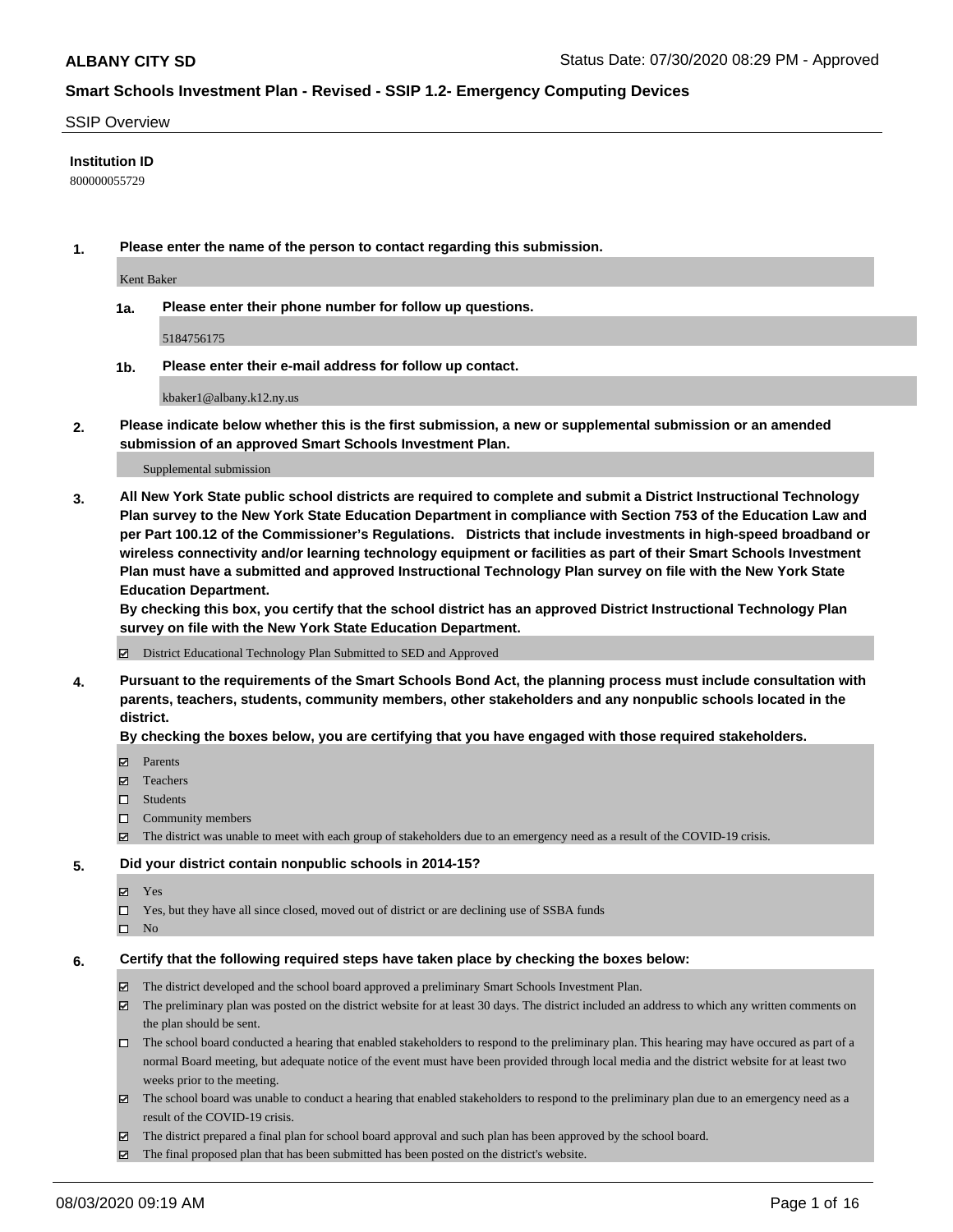SSIP Overview

**6a. Please upload the proposed Smart Schools Investment Plan (SSIP) that was posted on the district's website, along with any supporting materials. Note that this should be different than your recently submitted Educational Technology Survey. The Final SSIP, as approved by the School Board, should also be posted on the website and remain there during the course of the projects contained therein.**

CSDA\_SSIP\_1-2\_COVID.pdf Investment\_Plan\_1.2\_Resolution.pdf SSBA\_Plan\_Approval\_Memo\_3-27-20.pdf

**6b. Enter the webpage address where the final Smart Schools Investment Plan is posted. The Plan should remain posted for the life of the included projects.**

https://go.boarddocs.com/ny/albany/Board.nsf/files/BN4N6Q5E6CEB/\$file/CSDA\_SSIP\_1-2\_Emergency\_COVID.pdf

**7. Please enter an estimate of the total number of students and staff that will benefit from this Smart Schools Investment Plan based on the cumulative projects submitted to date.**

10,500

**8. An LEA/School District may partner with one or more other LEA/School Districts to form a consortium to pool Smart Schools Bond Act funds for a project that meets all other Smart School Bond Act requirements. Each school district participating in the consortium will need to file an approved Smart Schools Investment Plan for the project and submit a signed Memorandum of Understanding that sets forth the details of the consortium including the roles of each respective district.**

The district plans to participate in a consortium to partner with other school district(s) to implement a Smart Schools project.

**9. Please enter the name and 6-digit SED Code for each LEA/School District participating in the Consortium.**

| <b>Partner LEA/District</b> | <b>SED BEDS Code</b> |
|-----------------------------|----------------------|
| (No Response)               | (No Response)        |

**10. Please upload a signed Memorandum of Understanding with all of the participating Consortium partners.**

(No Response)

**11. Your district's Smart Schools Bond Act Allocation is:**

\$7,946,807

**12. Final 2014-15 BEDS Enrollment to calculate Nonpublic Sharing Requirement**

|            | l Public Enrollment | Nonpublic Enrollment | 'Total Enrollment | <b>INonpublic Percentage</b> |
|------------|---------------------|----------------------|-------------------|------------------------------|
| Enrollment | 8.391               | 1.812                | 10,203.00         | 17.76                        |

**13. This table compares each category budget total, as entered in that category's page, to the total expenditures listed in the category's expenditure table. Any discrepancies between the two must be resolved before submission.**

|                                                 | Sub-Allocations | <b>Expenditure Totals</b> | <b>Difference</b> |
|-------------------------------------------------|-----------------|---------------------------|-------------------|
| School Connectivity                             | 0.00            | 0.00                      | 0.00              |
| Connectivity Projects for<br><b>Communities</b> | 0.00            | 0.00                      | 0.00              |
| Classroom Technology                            | 1,556,578.00    | 1,556,578.00              | 0.00              |
| Pre-Kindergarten Classrooms                     | 0.00            | 0.00                      | 0.00              |
| Replace Transportable<br><b>Classrooms</b>      | 0.00            | 0.00                      | 0.00              |
| High-Tech Security Features                     | 0.00            | 0.00                      | 0.00              |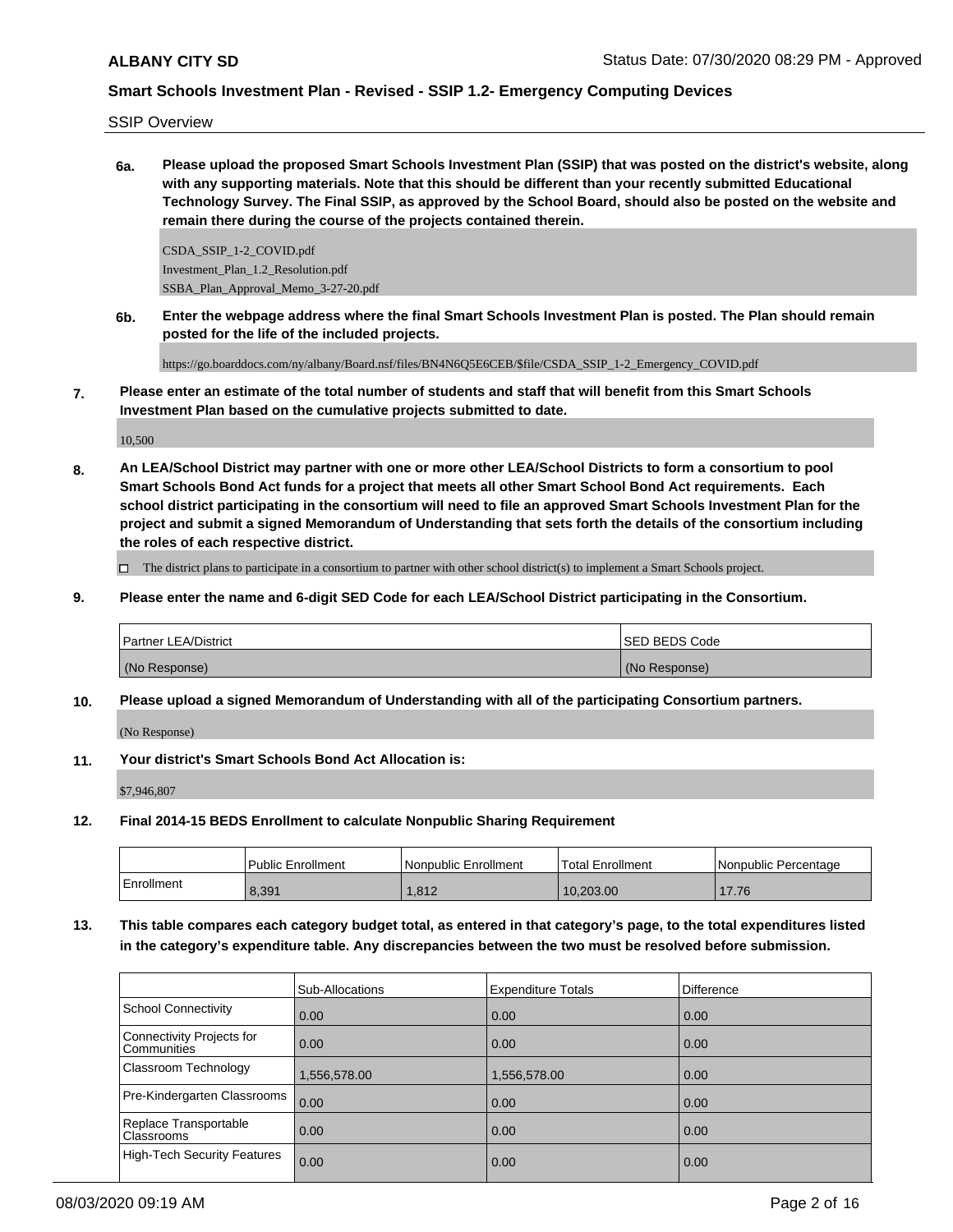SSIP Overview

|                | Sub-Allocations | l Expenditure Totals | <b>Difference</b> |
|----------------|-----------------|----------------------|-------------------|
| Nonpublic Loan | 83.971.49       | 83.971.49            | $-0.00$           |
| Totals:        | 1,640,549       | 1,640,549            | -0                |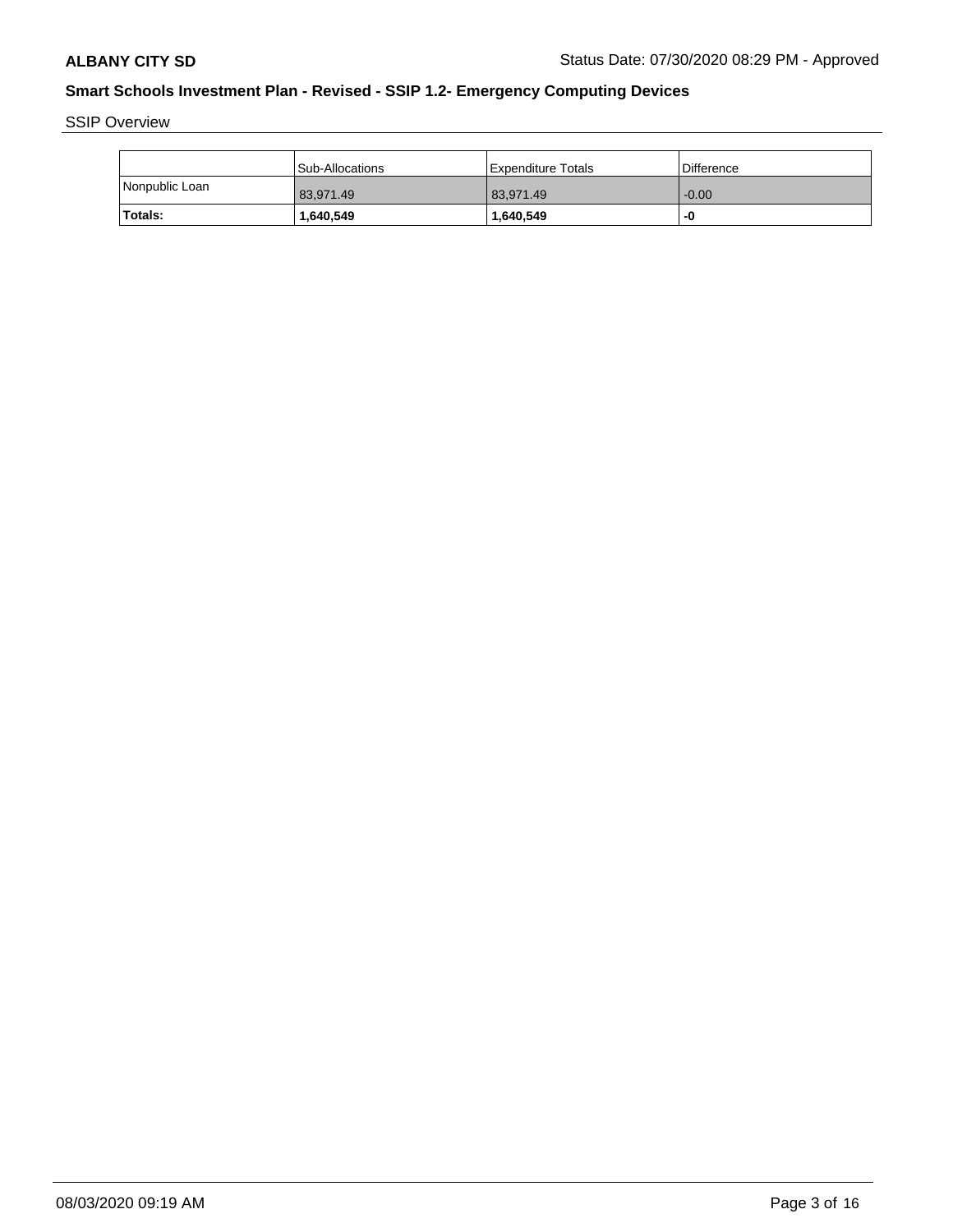School Connectivity

- **1. In order for students and faculty to receive the maximum benefit from the technology made available under the Smart Schools Bond Act, their school buildings must possess sufficient connectivity infrastructure to ensure that devices can be used during the school day. Smart Schools Investment Plans must demonstrate that:**
	- **• sufficient infrastructure that meets the Federal Communications Commission's 100 Mbps per 1,000 students standard currently exists in the buildings where new devices will be deployed, or**
	- **• is a planned use of a portion of Smart Schools Bond Act funds, or**
	- **• is under development through another funding source.**

**Smart Schools Bond Act funds used for technology infrastructure or classroom technology investments must increase the number of school buildings that meet or exceed the minimum speed standard of 100 Mbps per 1,000 students and staff within 12 months. This standard may be met on either a contracted 24/7 firm service or a "burstable" capability. If the standard is met under the burstable criteria, it must be:**

**1. Specifically codified in a service contract with a provider, and**

**2. Guaranteed to be available to all students and devices as needed, particularly during periods of high demand, such as computer-based testing (CBT) periods.**

**Please describe how your district already meets or is planning to meet this standard within 12 months of plan submission.**

(No Response)

**1a. If a district believes that it will be impossible to meet this standard within 12 months, it may apply for a waiver of this requirement, as described on the Smart Schools website. The waiver must be filed and approved by SED prior to submitting this survey.**

 $\Box$  By checking this box, you are certifying that the school district has an approved waiver of this requirement on file with the New York State Education Department.

**2. Connectivity Speed Calculator (Required). If the district currently meets the required speed, enter "Currently Met" in the last box: Expected Date When Required Speed Will be Met.**

|                  | l Number of     | Required Speed | Current Speed in | Expected Speed  | Expected Date                           |
|------------------|-----------------|----------------|------------------|-----------------|-----------------------------------------|
|                  | <b>Students</b> | In Mbps        | l Mbps           | to be Attained  | When Required                           |
|                  |                 |                |                  |                 | l Within 12 Months ISpeed Will be Met l |
| Calculated Speed | (No Response)   | 0.00           | (No Response)    | l (No Response) | l (No Response)                         |

**3. Describe how you intend to use Smart Schools Bond Act funds for high-speed broadband and/or wireless connectivity projects in school buildings.**

(No Response)

**4. Describe the linkage between the district's District Instructional Technology Plan and how the proposed projects will improve teaching and learning. (There should be a link between your response to this question and your responses to Question 1 in Section IV - NYSED Initiatives Alignment: "Explain how the district use of instructional technology will serve as a part of a comprehensive and sustained effort to support rigorous academic standards attainment and performance improvement for students."** 

**Your answer should also align with your answers to the questions in Section II - Strategic Technology Planning and the associated Action Steps in Section III - Action Plan.)**

(No Response)

**5. If the district wishes to have students and staff access the Internet from wireless devices within the school building, or in close proximity to it, it must first ensure that it has a robust Wi-Fi network in place that has sufficient bandwidth to meet user demand.**

**Please describe how you have quantified this demand and how you plan to meet this demand.**

(No Response)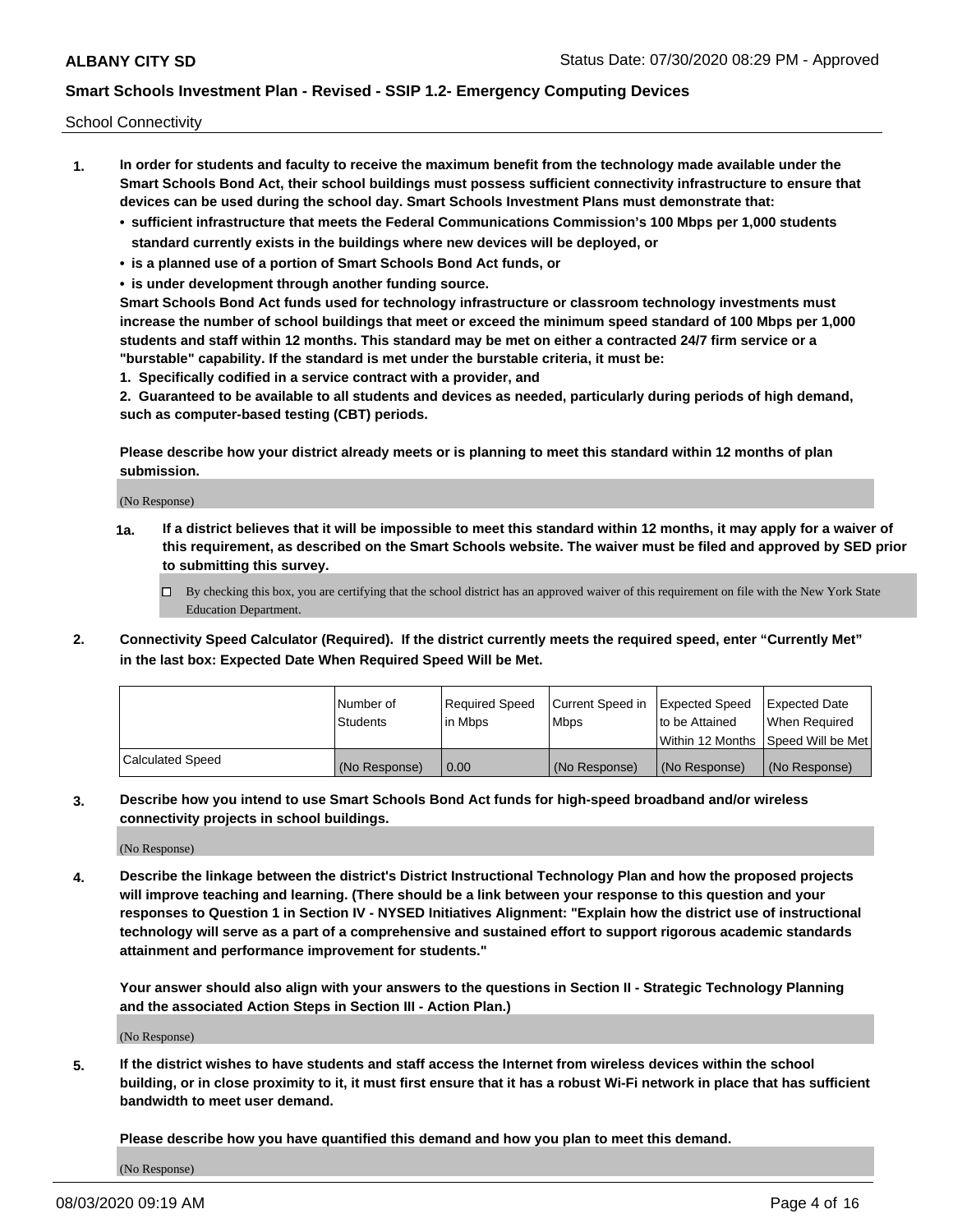School Connectivity

**6. Smart Schools plans with any expenditures in the School Connectivity category require a project number from the Office of Facilities Planning. Districts must submit an SSBA LOI and receive project numbers prior to submitting the SSIP. As indicated on the LOI, some projects may be eligible for a streamlined review and will not require a building permit.**

**Please indicate on a separate row each project number given to you by the Office of Facilities Planning.**

| Project Number |  |
|----------------|--|
| (No Response)  |  |

**7. Certain high-tech security and connectivity infrastructure projects may be eligible for an expedited review process as determined by the Office of Facilities Planning.**

### **Was your project deemed eligible for streamlined review?**

(No Response)

### **8. Include the name and license number of the architect or engineer of record.**

| Name          | License Number |
|---------------|----------------|
| (No Response) | (No Response)  |

### **9. Public Expenditures – Loanable (Counts toward the nonpublic loan calculation)**

| Select the allowable expenditure type.<br>Repeat to add another item under each type. | <b>PUBLIC</b> Items to be<br>l Purchased | Quantity           | Cost Per Item    | <b>Total Cost</b> |
|---------------------------------------------------------------------------------------|------------------------------------------|--------------------|------------------|-------------------|
| (No Response)                                                                         | (No Response)                            | l (No<br>Response) | (No<br>Response) | $\overline{0.00}$ |
|                                                                                       |                                          | O                  | 0.00             |                   |

## **10. Public Expenditures – Non-Loanable (Does not count toward nonpublic loan calculation)**

| Select the allowable expenditure<br>type.<br>Repeat to add another item under<br>each type. | <b>PUBLIC</b> Items to be purchased | Quantity      | Cost per Item | <b>Total Cost</b> |
|---------------------------------------------------------------------------------------------|-------------------------------------|---------------|---------------|-------------------|
| (No Response)                                                                               | (No Response)                       | (No Response) | (No Response) | 0.00              |
|                                                                                             |                                     |               | 0.00          |                   |

#### **11. Final 2014-15 BEDS Enrollment to calculate Nonpublic Sharing Requirement (no changes allowed.)**

|            | l Public Enrollment | Nonpublic Enrollment | 'Total Enrollment | Nonpublic Percentage |
|------------|---------------------|----------------------|-------------------|----------------------|
| Enrollment | 8,391               | 1.812                | 10.203.00         | 17.76                |

### **12. Total Public Budget - Loanable (Counts toward the nonpublic loan calculation)**

|                                               | Public Allocations | <b>Estimated Nonpublic Loan</b><br>Amount | Estimated Total Sub-Allocations |
|-----------------------------------------------|--------------------|-------------------------------------------|---------------------------------|
| Network/Access Costs                          | (No Response)      | 0.00                                      | 0.00                            |
| School Internal Connections and<br>Components | (No Response)      | 0.00                                      | 0.00                            |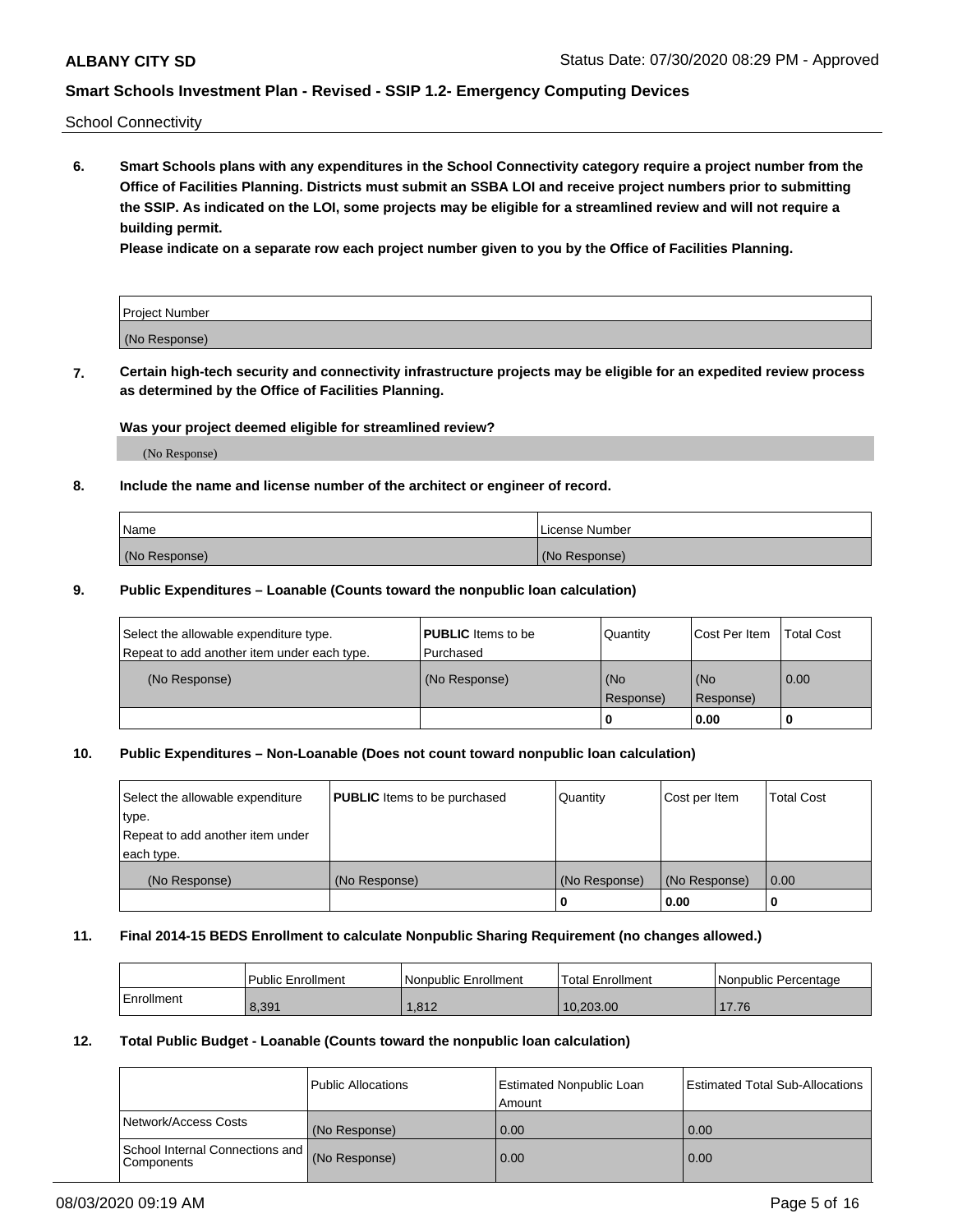School Connectivity

|         | Public Allocations | <b>Estimated Nonpublic Loan</b><br>l Amount | <b>Estimated Total Sub-Allocations</b> |
|---------|--------------------|---------------------------------------------|----------------------------------------|
| l Other | (No Response)      | 0.00                                        | 0.00                                   |
| Totals: | 0.00               | 0                                           |                                        |

# **13. Total Public Budget – Non-Loanable (Does not count toward the nonpublic loan calculation)**

|                                                   | Sub-<br>Allocation |
|---------------------------------------------------|--------------------|
|                                                   |                    |
| Network/Access Costs                              | (No Response)      |
| <b>Outside Plant Costs</b>                        | (No Response)      |
| <b>School Internal Connections and Components</b> | (No Response)      |
| Professional Services                             | (No Response)      |
| Testing                                           | (No Response)      |
| <b>Other Upfront Costs</b>                        | (No Response)      |
| <b>Other Costs</b>                                | (No Response)      |
| <b>Totals:</b>                                    | 0.00               |

# **14. School Connectivity Totals**

|                          | Total Sub-Allocations |
|--------------------------|-----------------------|
| Total Loanable Items     | 0.00                  |
| Total Non-Ioanable Items | 0.00                  |
| Totals:                  | 0                     |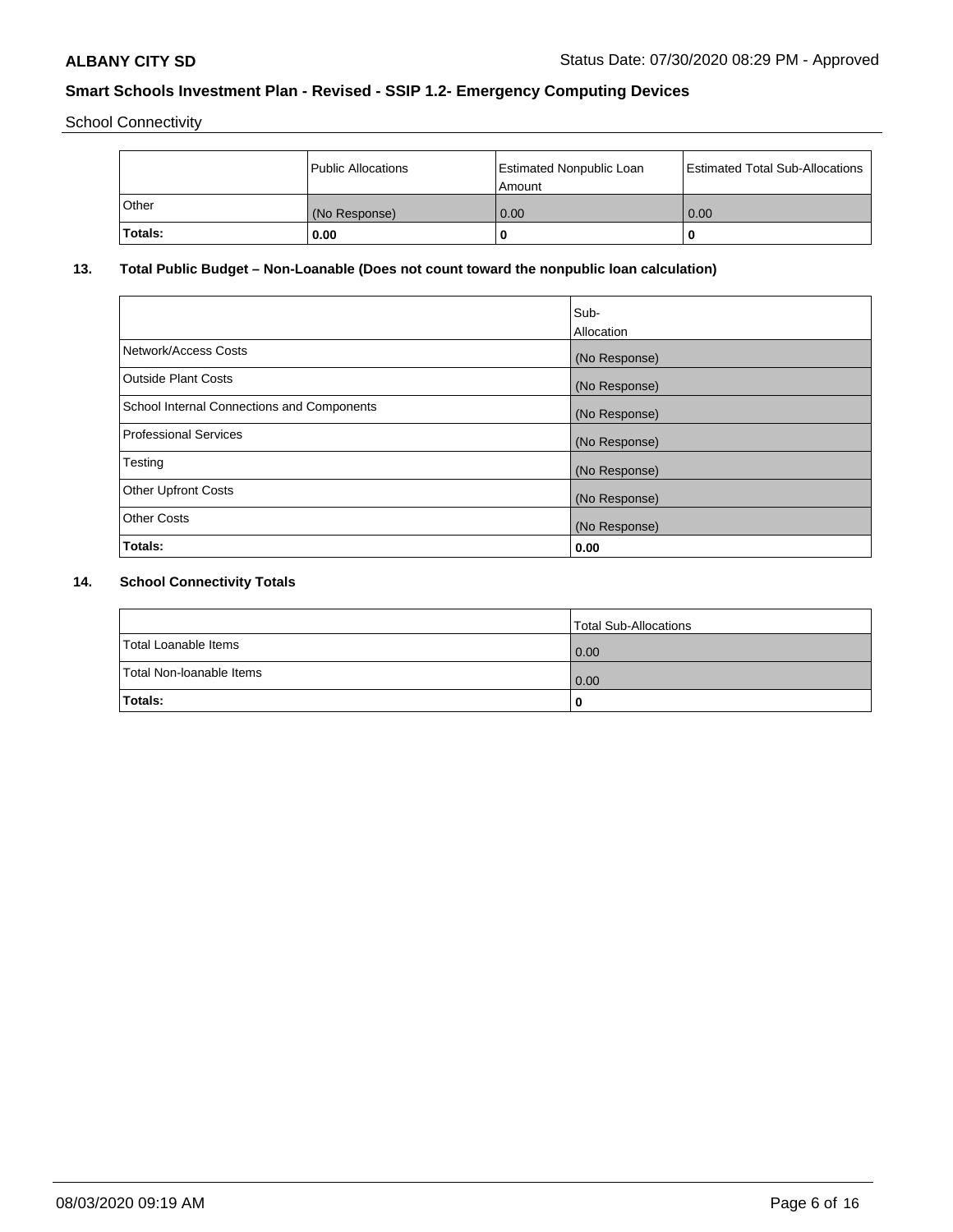Community Connectivity (Broadband and Wireless)

**1. Describe how you intend to use Smart Schools Bond Act funds for high-speed broadband and/or wireless connectivity projects in the community.**

(No Response)

**2. Please describe how the proposed project(s) will promote student achievement and increase student and/or staff access to the Internet in a manner that enhances student learning and/or instruction outside of the school day and/or school building.**

(No Response)

**3. Community connectivity projects must comply with all the necessary local building codes and regulations (building and related permits are not required prior to plan submission).**

 $\Box$  I certify that we will comply with all the necessary local building codes and regulations.

**4. Please describe the physical location of the proposed investment.**

(No Response)

**5. Please provide the initial list of partners participating in the Community Connectivity Broadband Project, along with their Federal Tax Identification (Employer Identification) number.**

| <b>Project Partners</b> | l Federal ID # |
|-------------------------|----------------|
| (No Response)           | (No Response)  |

**6. Please detail the type, quantity, per unit cost and total cost of the eligible items under each sub-category.**

| Select the allowable expenditure | Item to be purchased | Quantity      | Cost per Item | <b>Total Cost</b> |
|----------------------------------|----------------------|---------------|---------------|-------------------|
| type.                            |                      |               |               |                   |
| Repeat to add another item under |                      |               |               |                   |
| each type.                       |                      |               |               |                   |
| (No Response)                    | (No Response)        | (No Response) | (No Response) | 0.00              |
|                                  |                      | o             | 0.00          |                   |

**7. If you are submitting an allocation for Community Connectivity, complete this table.**

**Note that the calculated Total at the bottom of the table must equal the Total allocation for this category that you entered in the SSIP Overview overall budget.**

|                                    | Sub-Allocation |
|------------------------------------|----------------|
| Network/Access Costs               | (No Response)  |
| Outside Plant Costs                | (No Response)  |
| <b>Tower Costs</b>                 | (No Response)  |
| <b>Customer Premises Equipment</b> | (No Response)  |
| <b>Professional Services</b>       | (No Response)  |
| Testing                            | (No Response)  |
| <b>Other Upfront Costs</b>         | (No Response)  |
| <b>Other Costs</b>                 | (No Response)  |
| Totals:                            | 0.00           |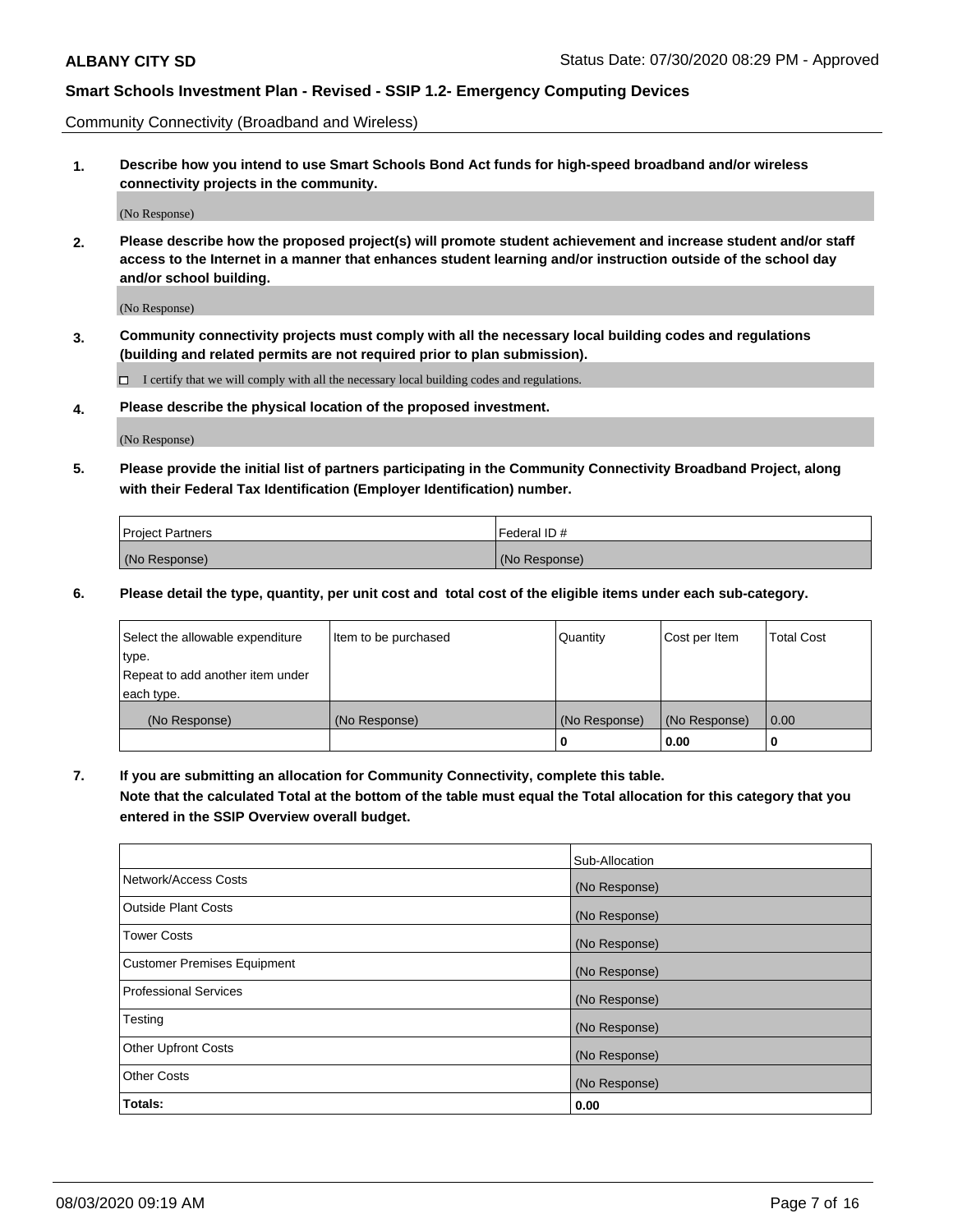#### Classroom Learning Technology

**1. In order for students and faculty to receive the maximum benefit from the technology made available under the Smart Schools Bond Act, their school buildings must possess sufficient connectivity infrastructure to ensure that devices can be used during the school day. Smart Schools Investment Plans must demonstrate that sufficient infrastructure that meets the Federal Communications Commission's 100 Mbps per 1,000 students standard currently exists in the buildings where new devices will be deployed, or is a planned use of a portion of Smart Schools Bond Act funds, or is under development through another funding source. Smart Schools Bond Act funds used for technology infrastructure or classroom technology investments must increase the number of school buildings that meet or exceed the minimum speed standard of 100 Mbps per 1,000 students and staff within 12 months. This standard may be met on either a contracted 24/7 firm service or a "burstable" capability. If the standard is met under the burstable criteria, it must be:**

**1. Specifically codified in a service contract with a provider, and**

**2. Guaranteed to be available to all students and devices as needed, particularly during periods of high demand, such as computer-based testing (CBT) periods.**

**Please describe how your district already meets or is planning to meet this standard within 12 months of plan submission.**

Per the current FCC standard, our district would need to meet .9 Gbps for bandwidth. We currently have 1.5 Gbps, and will have 3Gbps on July 1, 2020, exceeding the FCC standard.

- **1a. If a district believes that it will be impossible to meet this standard within 12 months, it may apply for a waiver of this requirement, as described on the Smart Schools website. The waiver must be filed and approved by SED prior to submitting this survey.**
	- By checking this box, you are certifying that the school district has an approved waiver of this requirement on file with the New York State Education Department.
- **2. Connectivity Speed Calculator (Required). If the district currently meets the required speed, enter "Currently Met" in the last box: Expected Date When Required Speed Will be Met.**

|                  | l Number of<br>Students | Required Speed<br>l in Mbps | Current Speed in Expected Speed<br>l Mbps | to be Attained | <b>Expected Date</b><br>When Required<br>Within 12 Months ISpeed Will be Met l |
|------------------|-------------------------|-----------------------------|-------------------------------------------|----------------|--------------------------------------------------------------------------------|
| Calculated Speed | 9.000                   | 900.00                      | 1500                                      | 3000           | <b>Already Met</b>                                                             |

**3. If the district wishes to have students and staff access the Internet from wireless devices within the school building, or in close proximity to it, it must first ensure that it has a robust Wi-Fi network in place that has sufficient bandwidth to meet user demand.**

**Please describe how you have quantified this demand and how you plan to meet this demand.**

The district currently has at least one 802.11ac WAPS in classrooms in 75% of instructional spaces. In the remaining 25%, each classroom has at least one 803.11n wireless access point. Our footprint is much wider than the instructional spaces, with WAPs in common area spaces and other supplemental areas as to facilitate instruction is almost any environment within the walls of a school and even in green spaces outside (via external WAPS).

Cisco Wireless Local Area Network (WLAN) controllers serve to appropriately manage traffic and bandwidth, as well as provide for us a dynamic view of data patterns and potential traffic bottlenecks or congestion. Adjustments may be made on the fly, though our throughput is sufficient to the point where we have not yet had to manually adjust or intervene to meet demand.

**4. All New York State public school districts are required to complete and submit an Instructional Technology Plan survey to the New York State Education Department in compliance with Section 753 of the Education Law and per Part 100.12 of the Commissioner's Regulations.**

**Districts that include educational technology purchases as part of their Smart Schools Investment Plan must have a submitted and approved Instructional Technology Plan survey on file with the New York State Education Department.**

By checking this box, you are certifying that the school district has an approved Instructional Technology Plan survey on file with the New York State Education Department.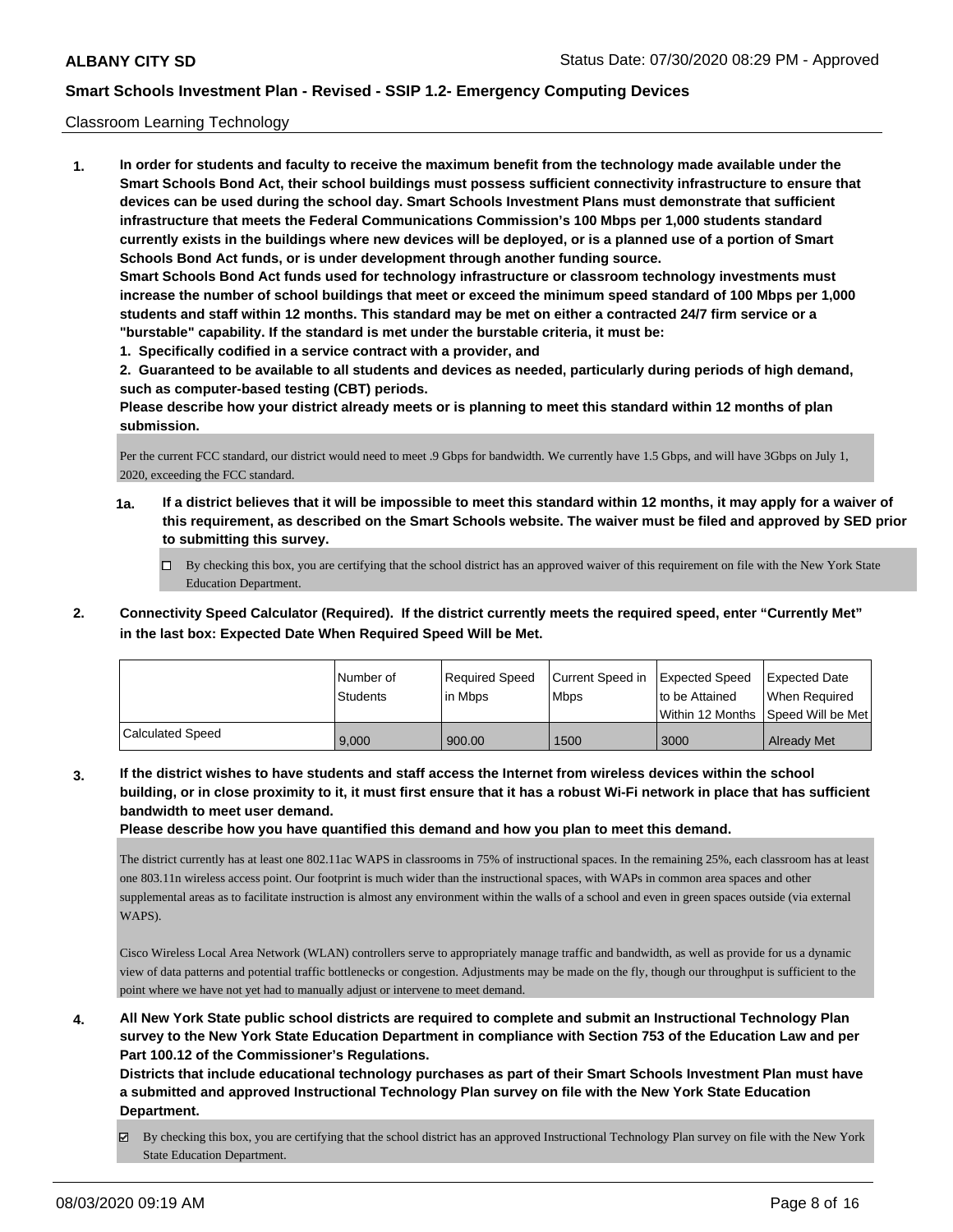### Classroom Learning Technology

**5. Describe the devices you intend to purchase and their compatibility with existing or planned platforms or systems. Specifically address the adequacy of each facility's electrical, HVAC and other infrastructure necessary to install and support the operation of the planned technology.**

The procurement is entirely devoted to Chromebook computing devices. These lightweight and efficient browser-based operating system units afford great enterprise management features via the Google console. Their long-range battery life allows the device to be used for course of an entire school day on one charge. They self-charge inside of carts when not in use, so only a singular cart needs access to a power outlet to charge up to 60 devices simultaneously use standard 120 A/C power.

The units run naturally cool through onboard fan systems and require no considerations for sophisticated HVAC or other environmental systems. As previously described, our WiFi infrastructure is broad and robust, facilitating easy and consistent connection of the devices to the district network. All logon, filtering and other safeguards are performed through group policies pushed out through our district domain and the aforementioned Google Administrator Console.

- **6. Describe how the proposed technology purchases will:**
	- **> enhance differentiated instruction;**
	- **> expand student learning inside and outside the classroom;**
	- **> benefit students with disabilities and English language learners; and**
	- **> contribute to the reduction of other learning gaps that have been identified within the district.**

**The expectation is that districts will place a priority on addressing the needs of students who struggle to succeed in a rigorous curriculum. Responses in this section should specifically address this concern and align with the district's Instructional Technology Plan (in particular Question 2 of E. Curriculum and Instruction: "Does the district's instructional technology plan address the needs of students with disabilities to ensure equitable access to instruction, materials and assessments?" and Question 3 of the same section: "Does the district's instructional technology plan address the provision of assistive technology specifically for students with disabilities to ensure access to and participation in the general curriculum?")**

**In addition, describe how the district ensures equitable access to instruction, materials and assessments and participation in the general curriculum for both SWD and English Language Learners/Multilingual Learners (ELL/MLL) students.**

Beginning with this academic year, the district has moved to an enhanced computer replacement cycle which sought to reduce our ration of devices to students to 1 device for every two students. As this is phase one, the current overall ratio remains as one device to three students. This ratio has presented challenges to personalized instruction and our desire to move to a more blended style of learning.

The district is entering into the delivery of instruction via a Learning Management System (LMS) to facilitate a shift to blended learning environments and flipped classrooms. Shifting the instructional delivery model in this manner significantly levels access to curriculum for some of our most challenged populations. Both quantitative data and qualitative reviews expose a significant achievement gap for students in poverty, English as New Language Learners and Students with disabilities.

While the entirety of the student body will be afforded access to learning via the LMS, and individually issued district devices the focus will be on building the capacity of staff serving these target groups to integrate technology-enhanced, culturally- and linguistically-responsive learning environments to support improved teaching and learning. An LMS not only affords 24/7 asynchronous access to differentiated content and digital curricular, it also provides integrated student tracking and monitoring tools and Multi language support. Ease of access and other assistive technology plug-ins (speech-to-text, language translation, screen readers) are natively integrated.

The sudden and profound impact of the COVID-19 pandemic has forced us into a remote/distance learning paradigm that leaves us disadvantaged in terms of ensuring delivery of digital curricula and activities to all district students. These deficiencies could be particularly impactful for some of the subgroups already identified as challenged.

The current device count that we have available is not in quantities sufficient to supply each student with the necessary device to participate in an online learning opportunities. These additional devices will be used in two phases:

1) During the COVID-19 emergency, in order to provide access to digital content and to facilitate the continuity of instruction for students. Activities include access to our remote learning platform, communication tools, digital discussion boards, and various digital activities (research, web-quests, videos).

2) Once students return to schools, the 1:1 environment will allow us to define and promote technology enhanced, responsive learning environments supported by a robust infrastructure and a suite digital resources. Our learning spaces will afford access to diverse technologies to address the widest range of student learning styles and unique needs so that each student's potential for learning can be fulfilled. Tools and resources will be used to help increase staff productivity, track student academic progress, and support informed decision-making related to students and programs.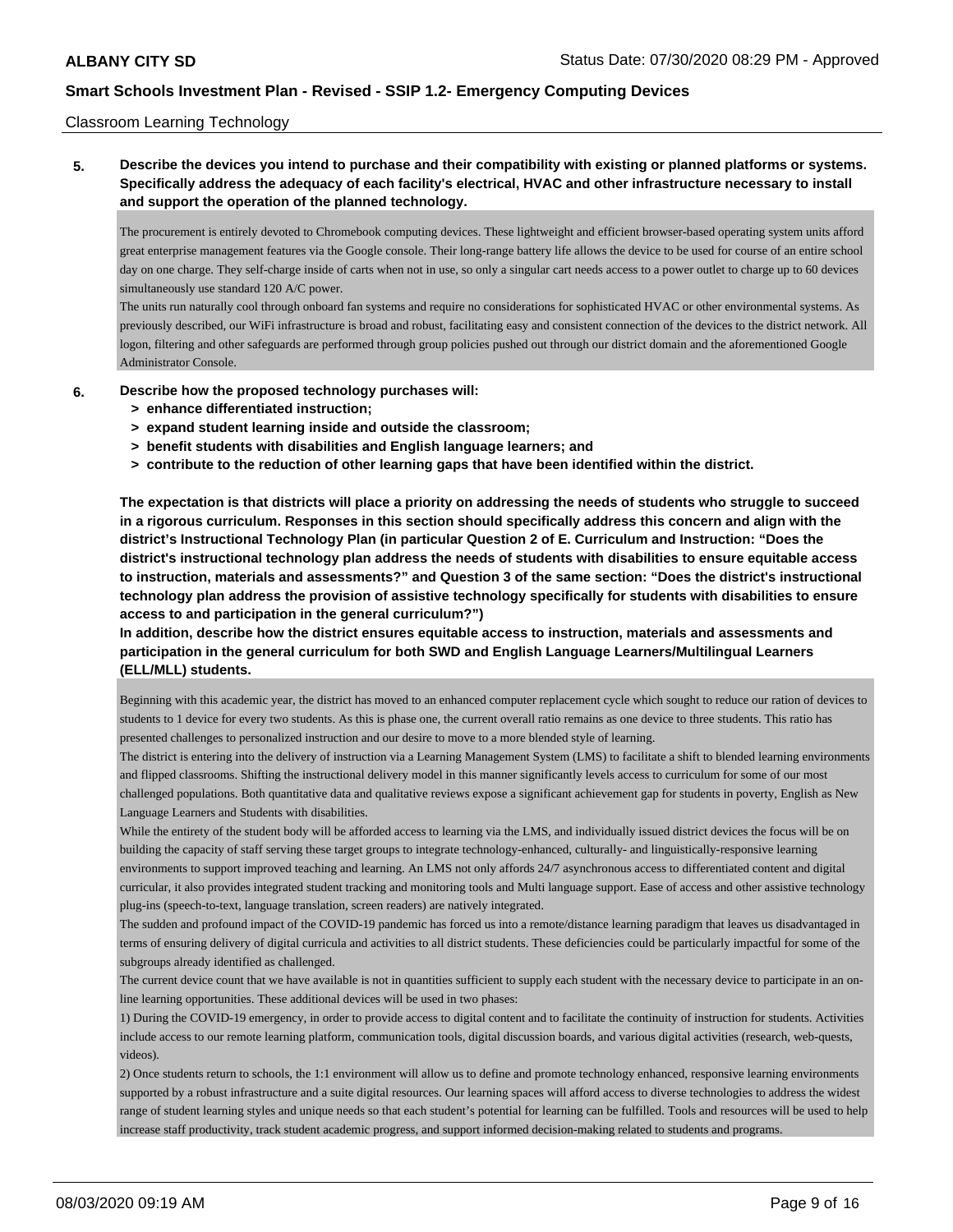#### Classroom Learning Technology

## **7. Where appropriate, describe how the proposed technology purchases will enhance ongoing communication with parents and other stakeholders and help the district facilitate technology-based regional partnerships, including distance learning and other efforts.**

The proposed purchase will allow us to extend remote learning opportunities across our entire student population, with particular focus on affording our commencement level students the ability to continue to earn credit, prepare for NYS Regents Exams and complete University at High School and other college-credit bearing coursework.

Student devices will also facilitate the use of the parent and student portal, not only as a means of instructional communication, but also as a mechanism for general family engagement.

### **8. Describe the district's plan to provide professional development to ensure that administrators, teachers and staff can employ the technology purchased to enhance instruction successfully.**

**Note: This response should be aligned and expanded upon in accordance with your district's response to Question 1 of F. Professional Development of your Instructional Technology Plan: "Please provide a summary of professional development offered to teachers and staff, for the time period covered by this plan, to support technology to enhance teaching and learning. Please include topics, audience and method of delivery within your summary."**

Technology can facilitate, but the effectiveness of the tools is bound directly to the capacity of staff. Our program will provide training and adequate resources and support to confidently integrate high quality learning technologies into curricula and instruction to ensure effective integration of technology in enhanced learning environments. Elevating the role of technology in the classroom from that of supplement to a core teaching component requires a shift in instructional practices. Such a transition requires centralized, structured teacher support and access to the technology and necessary training. Professional development is the formal means by which we will promote the continuous learning and improvement among educators and educational leaders. Reactive training interventions and standalone workshops cannot keep pace with the formidable standards and mandate-driven development needs. It is clear that efforts need to be coordinated and focused on high priority needs, and that technology must be routinely integrated into the content, delivery, and management of professional development.

Successful professional development programs should be highly customized, providing solutions that that simultaneousness build the capacity of the teacher to integrate technology and their comfort to make that technology transport in the instructional delivery. Offerings will be aligned with the ISTE standards for educators and education leaders and serve to build capacity to mastery of these standards. The discrete ISTE standards will also be contextualized as to allow them to be presented as part of the broader work of the district. In other words, the integration of the technology skills will make them a natural extension of the district's inherent professional development goals that seek to raise student achievement, enhance the delivery of quality instruction, empower students (and families) in the learning and engage us with the diversity of our community and world around us. Understanding that pedagogical practices are at least as important to effective instruction as technical mastery, both elements are essential. Extensive training in both pedagogy and technology are needed through ongoing professional development opportunities. As a district we endeavor to provide both; Standalone professional development sessions, that are skill based, will be blended with equal opportunities for embedded sessions through coaching.

**9. Districts must contact one of the SUNY/CUNY teacher preparation programs listed on the document on the left side of the page that supplies the largest number of the district's new teachers to request advice on innovative uses and best practices at the intersection of pedagogy and educational technology.**

 $\boxtimes$  By checking this box, you certify that you have contacted the SUNY/CUNY teacher preparation program that supplies the largest number of your new teachers to request advice on these issues.

#### **9a. Please enter the name of the SUNY or CUNY Institution that you contacted.**

University at Albany

**9b. Enter the primary Institution phone number.**

518.442.3300

**9c. Enter the name of the contact person with whom you consulted and/or will be collaborating with on innovative uses of technology and best practices.**

Dr. Jason E. Lane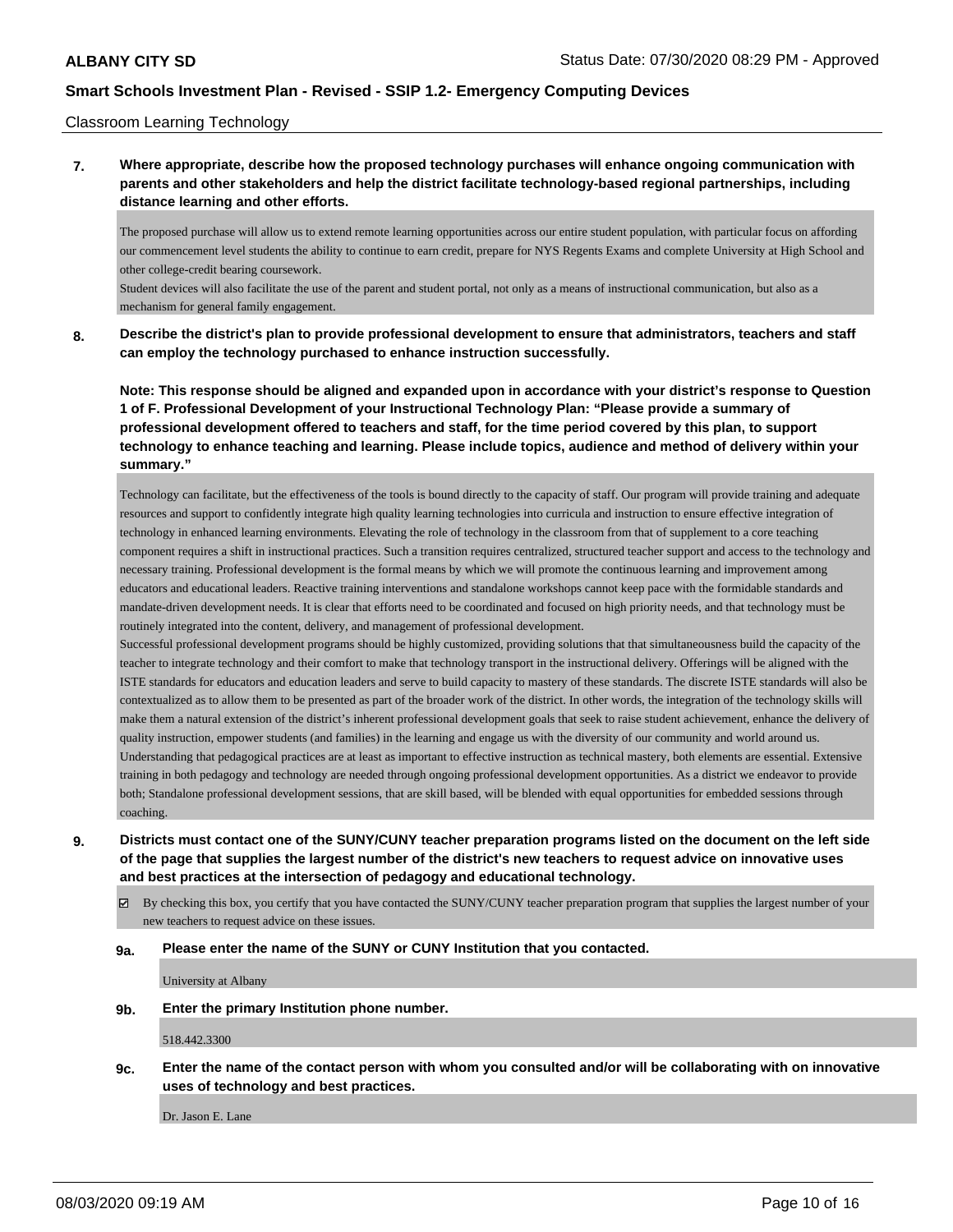### Classroom Learning Technology

**10. To ensure the sustainability of technology purchases made with Smart Schools funds, districts must demonstrate a long-term plan to maintain and replace technology purchases supported by Smart Schools Bond Act funds. This sustainability plan shall demonstrate a district's capacity to support recurring costs of use that are ineligible for Smart Schools Bond Act funding such as device maintenance, technical support, Internet and wireless fees, maintenance of hotspots, staff professional development, building maintenance and the replacement of incidental items. Further, such a sustainability plan shall include a long-term plan for the replacement of purchased devices and equipment at the end of their useful life with other funding sources.**

 $\boxtimes$  By checking this box, you certify that the district has a sustainability plan as described above.

**11. Districts must ensure that devices purchased with Smart Schools Bond funds will be distributed, prepared for use, maintained and supported appropriately. Districts must maintain detailed device inventories in accordance with generally accepted accounting principles.**

By checking this box, you certify that the district has a distribution and inventory management plan and system in place.

**12. Please detail the type, quantity, per unit cost and total cost of the eligible items under each sub-category.**

| Select the allowable expenditure<br>type. | Iltem to be Purchased             | Quantity | Cost per Item | <b>Total Cost</b> |
|-------------------------------------------|-----------------------------------|----------|---------------|-------------------|
| Repeat to add another item under          |                                   |          |               |                   |
| each type.                                |                                   |          |               |                   |
| <b>Laptop Computers</b>                   | DELL CTO 3100 N4000 16/4 CHR      | 2.000    | 239.00        | 478,000,00        |
| <b>Laptop Computers</b>                   | DELL CTO 3100 N4000 32/4 CHR      | 2,000    | 290.75        | 581.500.00        |
| <b>Laptop Computers</b>                   | Lenovo 500e Chromebook G2 11.6    | 900      | 345.42        | 310.878.00        |
| <b>Other Costs</b>                        | Mamt Console Lic, White Glove Svc | 4,900    | 38.00         | 186.200.00        |
|                                           |                                   | 9,800    | 913.17        | 1,556,578         |

### **13. Final 2014-15 BEDS Enrollment to calculate Nonpublic Sharing Requirement (no changes allowed.)**

|              | l Public Enrollment | Nonpublic Enrollment | <b>Total Enrollment</b> | <i>Nonpublic</i><br>Percentage |
|--------------|---------------------|----------------------|-------------------------|--------------------------------|
| l Enrollment | 8.391               | 1.812                | 10,203.00               | 17.76                          |

#### **14. If you are submitting an allocation for Classroom Learning Technology complete this table.**

|                          | Public School Sub-Allocation | <b>Estimated Nonpublic Loan</b><br>Amount | <b>Estimated Total Public and</b><br>Nonpublic Sub-Allocation |
|--------------------------|------------------------------|-------------------------------------------|---------------------------------------------------------------|
|                          |                              | (Based on Percentage Above)               |                                                               |
| Interactive Whiteboards  | (No Response)                | 0.00                                      | 0.00                                                          |
| <b>Computer Servers</b>  | (No Response)                | 0.00                                      | 0.00                                                          |
| <b>Desktop Computers</b> | (No Response)                | 0.00                                      | 0.00                                                          |
| <b>Laptop Computers</b>  | 1,370,378.00                 | 73,926.70                                 | 1,444,304.70                                                  |
| <b>Tablet Computers</b>  | (No Response)                | 0.00                                      | 0.00                                                          |
| <b>Other Costs</b>       | 186,200.00                   | 10,044.78                                 | 196,244.78                                                    |
| Totals:                  | 1,556,578.00                 | 83.971                                    | 1.640.549                                                     |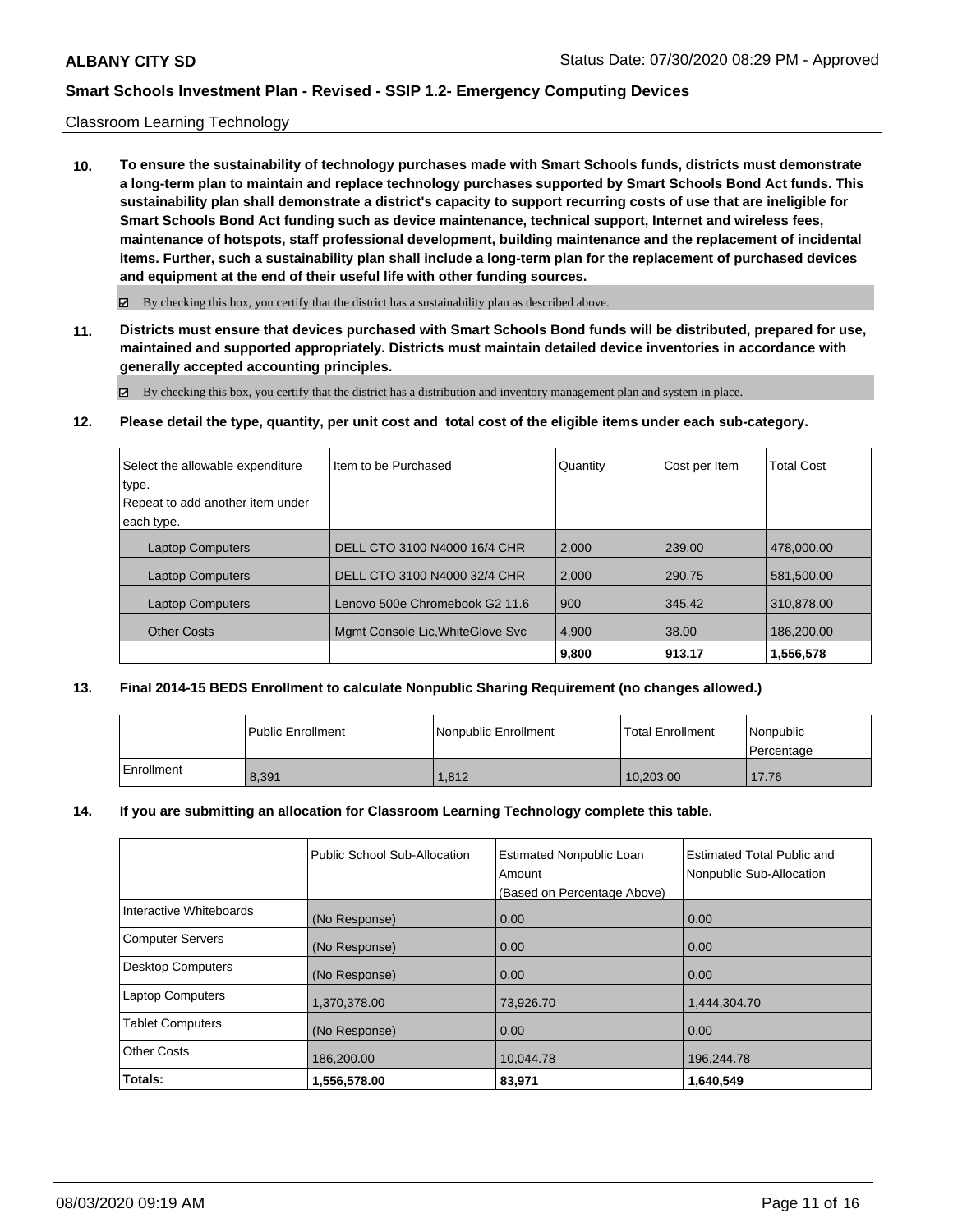#### Pre-Kindergarten Classrooms

**1. Provide information regarding how and where the district is currently serving pre-kindergarten students and justify the need for additional space with enrollment projections over 3 years.**

(No Response)

- **2. Describe the district's plan to construct, enhance or modernize education facilities to accommodate prekindergarten programs. Such plans must include:**
	- **Specific descriptions of what the district intends to do to each space;**
	- **An affirmation that new pre-kindergarten classrooms will contain a minimum of 900 square feet per classroom;**
	- **The number of classrooms involved;**
	- **The approximate construction costs per classroom; and**
	- **Confirmation that the space is district-owned or has a long-term lease that exceeds the probable useful life of the improvements.**

(No Response)

**3. Smart Schools Bond Act funds may only be used for capital construction costs. Describe the type and amount of additional funds that will be required to support ineligible ongoing costs (e.g. instruction, supplies) associated with any additional pre-kindergarten classrooms that the district plans to add.**

(No Response)

**4. All plans and specifications for the erection, repair, enlargement or remodeling of school buildings in any public school district in the State must be reviewed and approved by the Commissioner. Districts that plan capital projects using their Smart Schools Bond Act funds will undergo a Preliminary Review Process by the Office of Facilities Planning.**

**Please indicate on a separate row each project number given to you by the Office of Facilities Planning.**

| Project Number |  |
|----------------|--|
| (No Response)  |  |
|                |  |

**5. Please detail the type, quantity, per unit cost and total cost of the eligible items under each sub-category.**

| Select the allowable expenditure | Item to be purchased | Quantity      | Cost per Item | <b>Total Cost</b> |
|----------------------------------|----------------------|---------------|---------------|-------------------|
| type.                            |                      |               |               |                   |
| Repeat to add another item under |                      |               |               |                   |
| each type.                       |                      |               |               |                   |
| (No Response)                    | (No Response)        | (No Response) | (No Response) | 0.00              |
|                                  |                      | U             | 0.00          |                   |

**6. If you have made an allocation for Pre-Kindergarten Classrooms, complete this table. Note that the calculated Total at the bottom of the table must equal the Total allocation for this category that you entered in the SSIP Overview overall budget.**

|                                          | Sub-Allocation |
|------------------------------------------|----------------|
| Construct Pre-K Classrooms               | (No Response)  |
| Enhance/Modernize Educational Facilities | (No Response)  |
| <b>Other Costs</b>                       | (No Response)  |
| Totals:                                  | 0.00           |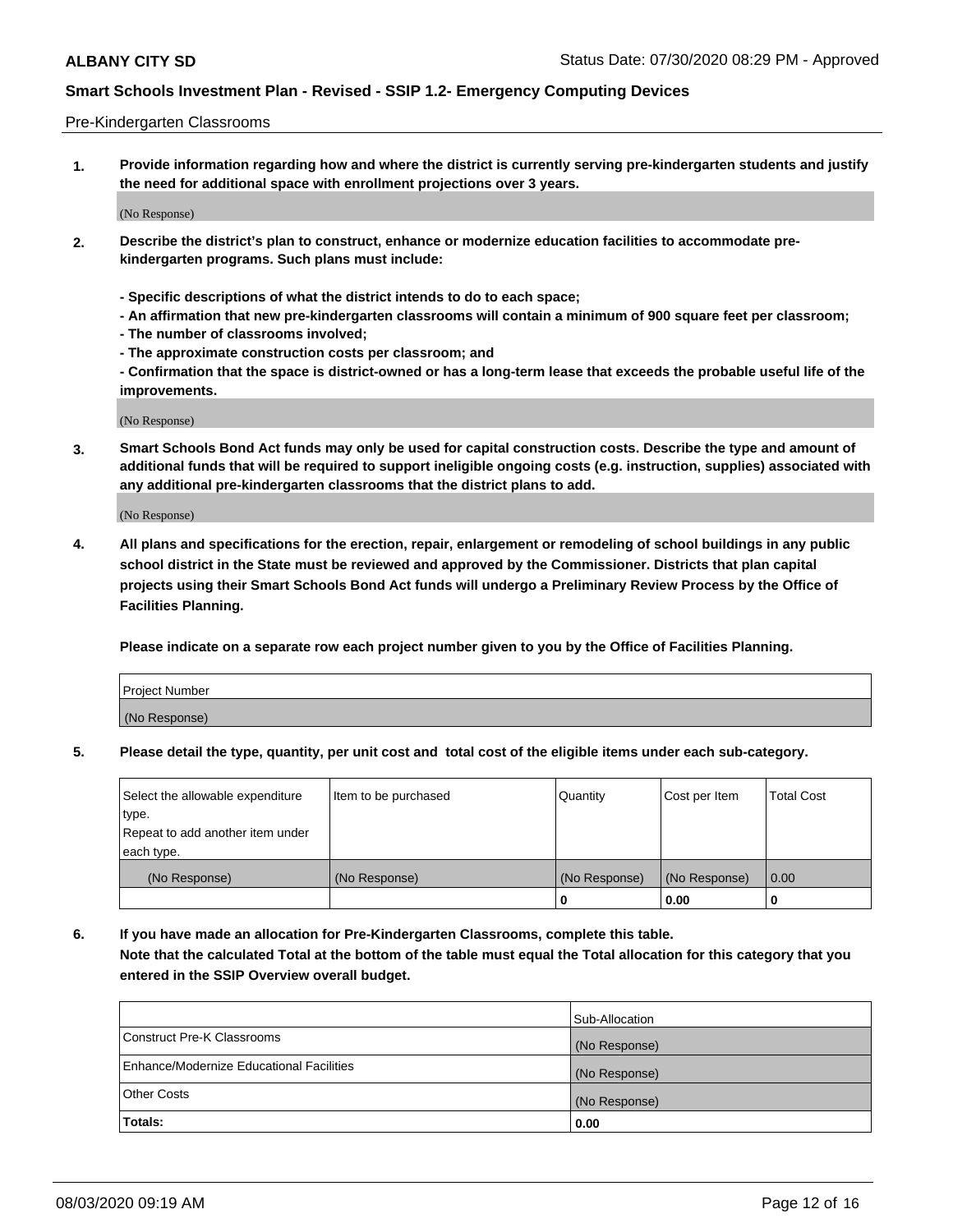Replace Transportable Classrooms

**1. Describe the district's plan to construct, enhance or modernize education facilities to provide high-quality instructional space by replacing transportable classrooms.**

(No Response)

**2. All plans and specifications for the erection, repair, enlargement or remodeling of school buildings in any public school district in the State must be reviewed and approved by the Commissioner. Districts that plan capital projects using their Smart Schools Bond Act funds will undergo a Preliminary Review Process by the Office of Facilities Planning.**

**Please indicate on a separate row each project number given to you by the Office of Facilities Planning.**

| Project Number |  |
|----------------|--|
|                |  |
|                |  |
|                |  |
| (No Response)  |  |
|                |  |
|                |  |

**3. For large projects that seek to blend Smart Schools Bond Act dollars with other funds, please note that Smart Schools Bond Act funds can be allocated on a pro rata basis depending on the number of new classrooms built that directly replace transportable classroom units.**

**If a district seeks to blend Smart Schools Bond Act dollars with other funds describe below what other funds are being used and what portion of the money will be Smart Schools Bond Act funds.**

(No Response)

**4. Please detail the type, quantity, per unit cost and total cost of the eligible items under each sub-category.**

| Select the allowable expenditure<br>∣type.     | Item to be purchased | Quantity      | Cost per Item | Total Cost |
|------------------------------------------------|----------------------|---------------|---------------|------------|
| Repeat to add another item under<br>each type. |                      |               |               |            |
| (No Response)                                  | (No Response)        | (No Response) | (No Response) | 0.00       |
|                                                |                      | u             | 0.00          |            |

**5. If you have made an allocation for Replace Transportable Classrooms, complete this table. Note that the calculated Total at the bottom of the table must equal the Total allocation for this category that you entered in the SSIP Overview overall budget.**

|                                                | Sub-Allocation |
|------------------------------------------------|----------------|
| Construct New Instructional Space              | (No Response)  |
| Enhance/Modernize Existing Instructional Space | (No Response)  |
| Other Costs                                    | (No Response)  |
| Totals:                                        | 0.00           |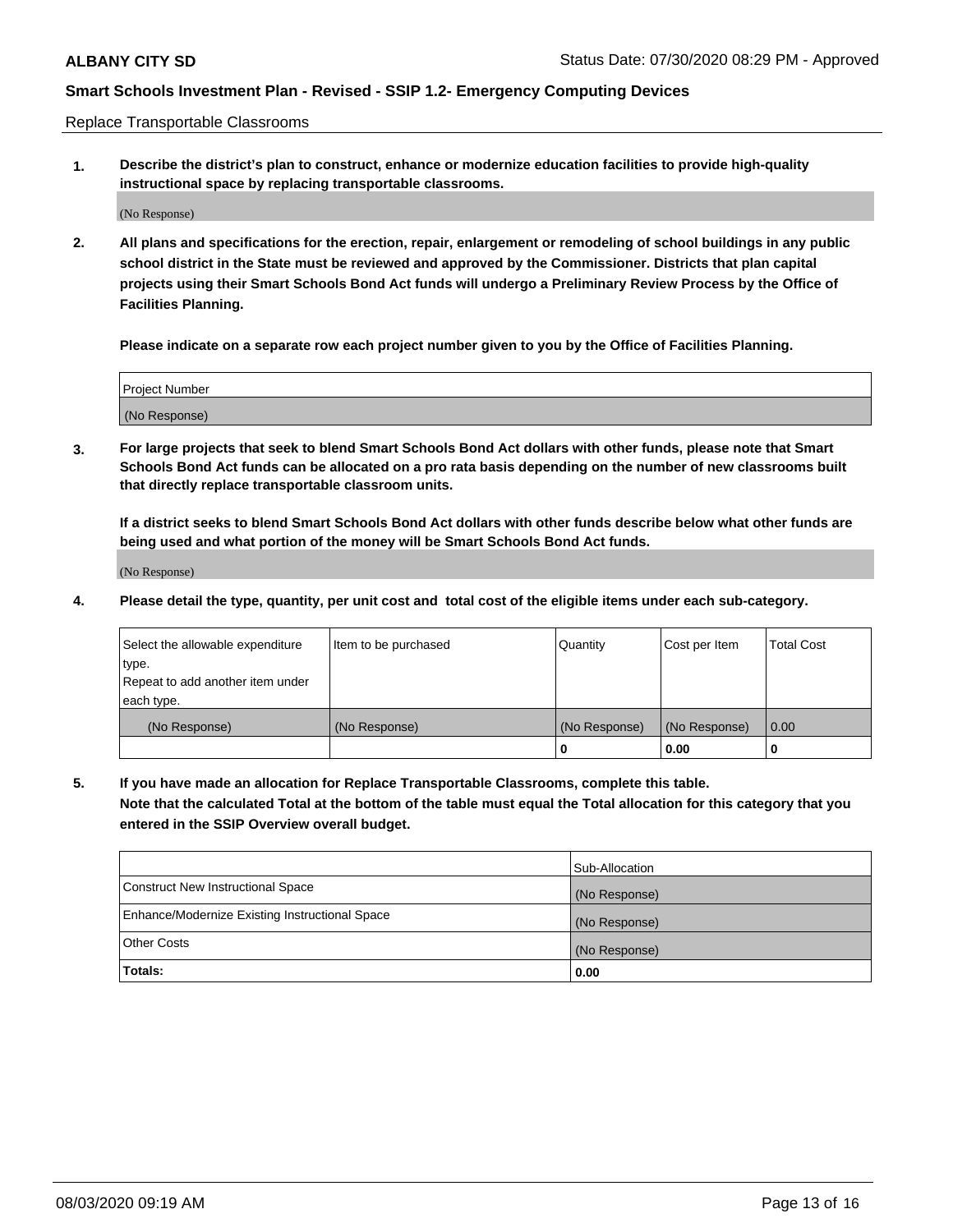High-Tech Security Features

**1. Describe how you intend to use Smart Schools Bond Act funds to install high-tech security features in school buildings and on school campuses.**

(No Response)

**2. All plans and specifications for the erection, repair, enlargement or remodeling of school buildings in any public school district in the State must be reviewed and approved by the Commissioner. Smart Schools plans with any expenditures in the High-Tech Security category require a project number from the Office of Facilities Planning. Districts must submit an SSBA LOI and receive project numbers prior to submitting the SSIP. As indicated on the LOI, some projects may be eligible for a streamlined review and will not require a building permit. Please indicate on a separate row each project number given to you by the Office of Facilities Planning.**

| <b>Project Number</b> |  |
|-----------------------|--|
| (No Response)         |  |

- **3. Was your project deemed eligible for streamlined Review?**
	- Yes
	- $\hfill \square$  No
- **4. Include the name and license number of the architect or engineer of record.**

| Name          | License Number |
|---------------|----------------|
| (No Response) | (No Response)  |

**5. Please detail the type, quantity, per unit cost and total cost of the eligible items under each sub-category.**

| Select the allowable expenditure | Item to be purchased | Quantity      | Cost per Item | <b>Total Cost</b> |
|----------------------------------|----------------------|---------------|---------------|-------------------|
| 'type.                           |                      |               |               |                   |
| Repeat to add another item under |                      |               |               |                   |
| each type.                       |                      |               |               |                   |
| (No Response)                    | (No Response)        | (No Response) | (No Response) | 0.00              |
|                                  |                      | U             | 0.00          |                   |

**6. If you have made an allocation for High-Tech Security Features, complete this table.**

**Enter each Sub-category Public Allocation based on the the expenditures listed in Table #5.**

|                                                      | Sub-Allocation |
|------------------------------------------------------|----------------|
| Capital-Intensive Security Project (Standard Review) | (No Response)  |
| <b>Electronic Security System</b>                    | (No Response)  |
| <b>Entry Control System</b>                          | (No Response)  |
| Approved Door Hardening Project                      | (No Response)  |
| <b>Other Costs</b>                                   | (No Response)  |
| Totals:                                              | 0.00           |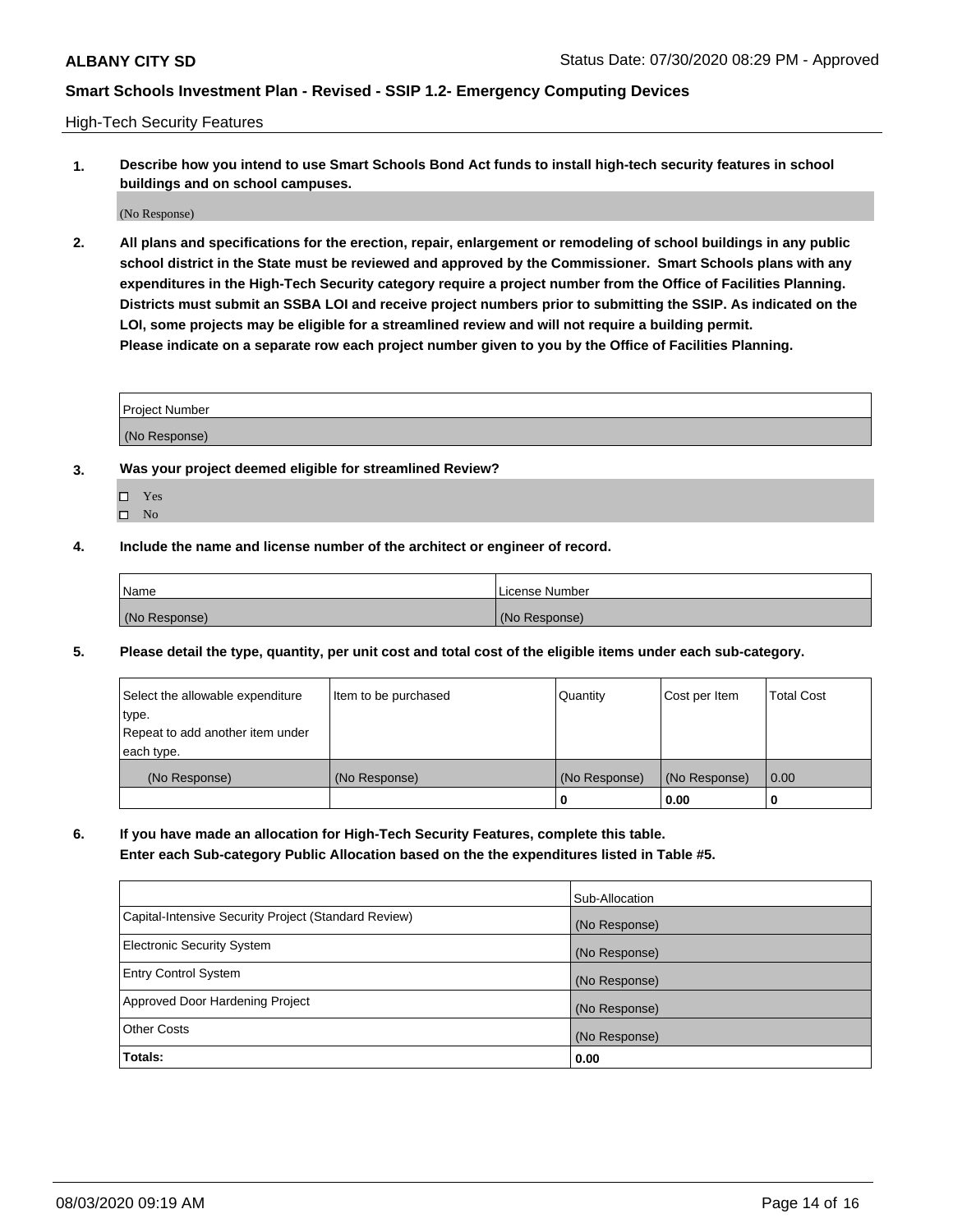Non-Public Schools

# **1. Describe your plan to utilize SSBA funds to purchase devices and loan to the nonpublic schools within your district. Please specify what devices have been requested by the nonpublic schools. If the nonpublic schools have not finalized requests, the district should provide the date nonpublic schools will submit the request by.**

The District has 11 Non-Public Schools within its boundaries with a total of 1812 students enrolled. The non-public list of devices is incomplete at this time due to the fact that this SSIP is for emergency purposes. Non-Public Schools will be notified immediately following this submission of their permissible allocation. The technology loan procedures already established by the City School District of Albany for annual technology allocations will be used in accordance with the SSBA technology loans. The District will notify all non-public schools in May of their eligibility for technology loans similar to the process for textbooks, computer hardware, and software. The notification will include June 12 as a date by which requests must be received by our district.

**2. A final Smart Schools Investment Plan cannot be approved until school authorities have adopted regulations specifying the date by which requests from nonpublic schools for the purchase and loan of Smart Schools Bond Act classroom technology must be received by the district.**

By checking this box, you certify that you have such a plan and associated regulations in place that have been made public.

**2a. Please enter the date each year nonpublic schools must request loanable items from the school district. This date cannot be earlier than June 1 of the previous school year.**

June 12

### **3. Final 2014-15 BEDS Enrollment to calculate Nonpublic Sharing Requirement (no changes allowed.)**

|            | <b>Public Enrollment</b> | l Nonpublic Enrollment | <b>Total Enrollment</b> | l Nonpublic Percentage |
|------------|--------------------------|------------------------|-------------------------|------------------------|
| Enrollment | 8.391                    | 1.812                  | 10.203.00               | 17.76                  |

### **4. Nonpublic Loan Calculator**

|                                                        | Loanable<br>School | Loanable<br>Classroom | Additional<br>Nonpublic | i Estimated<br>Per Pupil | Previously<br>Approved | Cumulative<br>Per Pupil | Final Per<br>Pupil Loan | <b>Final Total</b><br>l Loan |
|--------------------------------------------------------|--------------------|-----------------------|-------------------------|--------------------------|------------------------|-------------------------|-------------------------|------------------------------|
|                                                        | Connectivity       | Technology            | Loan                    | Amount -                 | Per Pupil              | ∣Loan                   | Amount -                | Amount -                     |
|                                                        |                    |                       | (Optional)              | This Plan                | Amount(s)              | Amount                  | This Plan               | This Plan                    |
| Required Nonpublic  <br>Loan                           | 0.00               | 1,640,549.4<br>9      |                         | 185.51                   | 203.66                 | 250.00                  | 46.34                   | 83,971.49                    |
| Final Adjusted Loan<br>- (If additional loan<br>funds) | 0.00               | 1,640,549.4<br>9      | (No<br>Response)        | 185.51                   | 203.66                 | 250.00                  | 46.34                   | 83,971.49                    |

### **5. Nonpublic Share**

|                                          | Final Per Pupil Amount | Final Nonpublic Loan Amount |
|------------------------------------------|------------------------|-----------------------------|
| Pending and Previously<br>Approved Plans | 203.66                 | 369,028.51                  |
| This Plan                                | 46.34                  | 83,971.49                   |
| Total                                    | 250.00                 | 453,000.00                  |

### **6. Distribution of Nonpublic Loan Amount by School**

| Nonpublic School Name                   | 2018-19 K-12 Enrollment | Special Ed School? If Yes, not eligible |
|-----------------------------------------|-------------------------|-----------------------------------------|
| ACADEMY OF HOLY NAMES-UPPER<br>  SCHOOL | 229                     | <b>No</b>                               |
| ALBANY ACADEMIES (THE)                  | 747                     | <b>No</b>                               |
| ALL SAINTS' CATHOLIC ACADEMY            | 140                     | <b>No</b>                               |